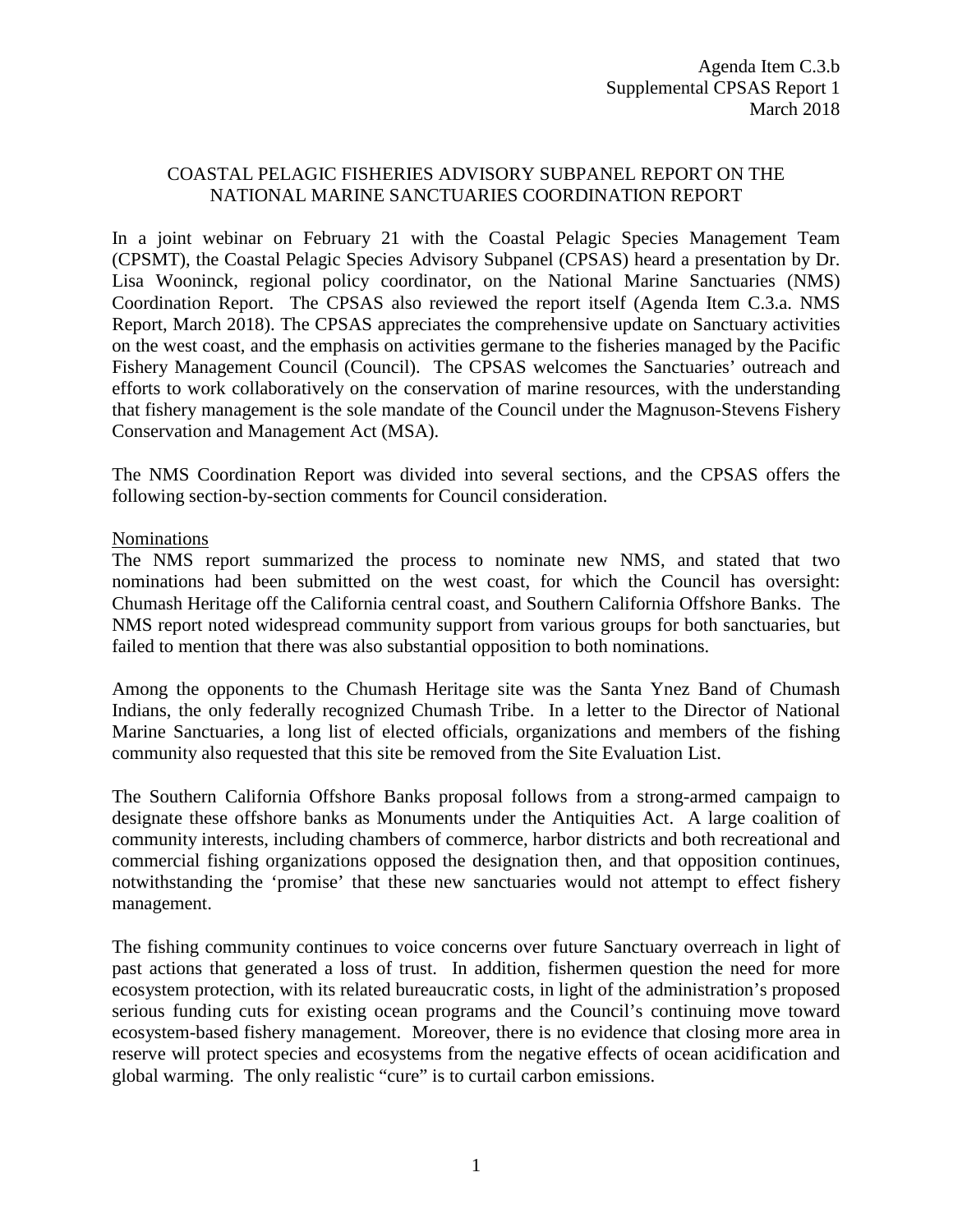*Minority Statement on NMS Nominations*: One CPSAS member differs from the majority of the CPSAS regarding the Nominations section of the NMS Coordination Report, and supports ONMS's ongoing evaluation and review of the Southern California Offshore Banks proposal (while noting that the Chumash Heritage proposal is not being actively reviewed by ONMS at this time). The minority member does not share the majority of the CPSAS's concern that the additional ecosystem protections associated with marine sanctuaries may not be needed. Particularly in the face of a changing climate and anomalous ocean conditions, thoughtfully designed and implemented protected areas can complement and amplify the benefits generated by the Council's important EBFM work.

### Management Plan Reviews

The NMS report summarized progress to evaluate conditions in the Sanctuaries and review / update action plans. The Monterey Bay Sanctuary's new action plans include climate change, among other priorities. Climate change and related ocean acidification are the core challenge of our time, and efforts to monitor and collaborate with the OA community and Council are needed and welcome. The addition of Marine Spatial Planning to the list, however, triggers questions and concerns from the fishing community.

The Channel Islands National Marine Sanctuary (CINMS) condition report update noted that the use of Council supported documents such as the Integrated Ecosystem Assessment (IEA) has improved Sanctuary ability to assess status and trends. The coordination of scientific products such as the IEA is a positive step forward to collaborate and coordinate resources for the better good of ecosystems and fisheries.

# Ancillary Management Activities

Three California Sanctuaries (Channel Islands, Greater Farallones and Cordell Banks) are working to reduce ship strikes on whales by implementing voluntary vessel speed reduction programs. These efforts are worthwhile and deserve recognition. Also, the CINMS support of marine debris clean-up efforts, such as working with lobster fishermen to reduce the loss of lobster traps in the Channel Islands, and promoting best practices developed by fishermen, leads to a win-win collaboration. Sanctuary efforts to coordinate with state and federal fishery managers and fishermen to reduce risk of whale entanglement in fishing gear also help to restore trust.

# Climate Change

The NMS Report highlighted several accomplishments in a Climate Smart Conservation Program led by the Greater Farallones Sanctuary. Efforts to reduce greenhouse gas emissions are critically important goals and should be promoted widely.

The Monterey Bay Sanctuary also is serving as the lead for a NEPA review of proposed desalination plants in Monterey Bay. It is very important that any desal plants in Monterey Bay are properly sited, designed and operated to avoid damaging impacts to habitat or fish resources. The Sanctuary's oversight in this endeavor is greatly appreciated.